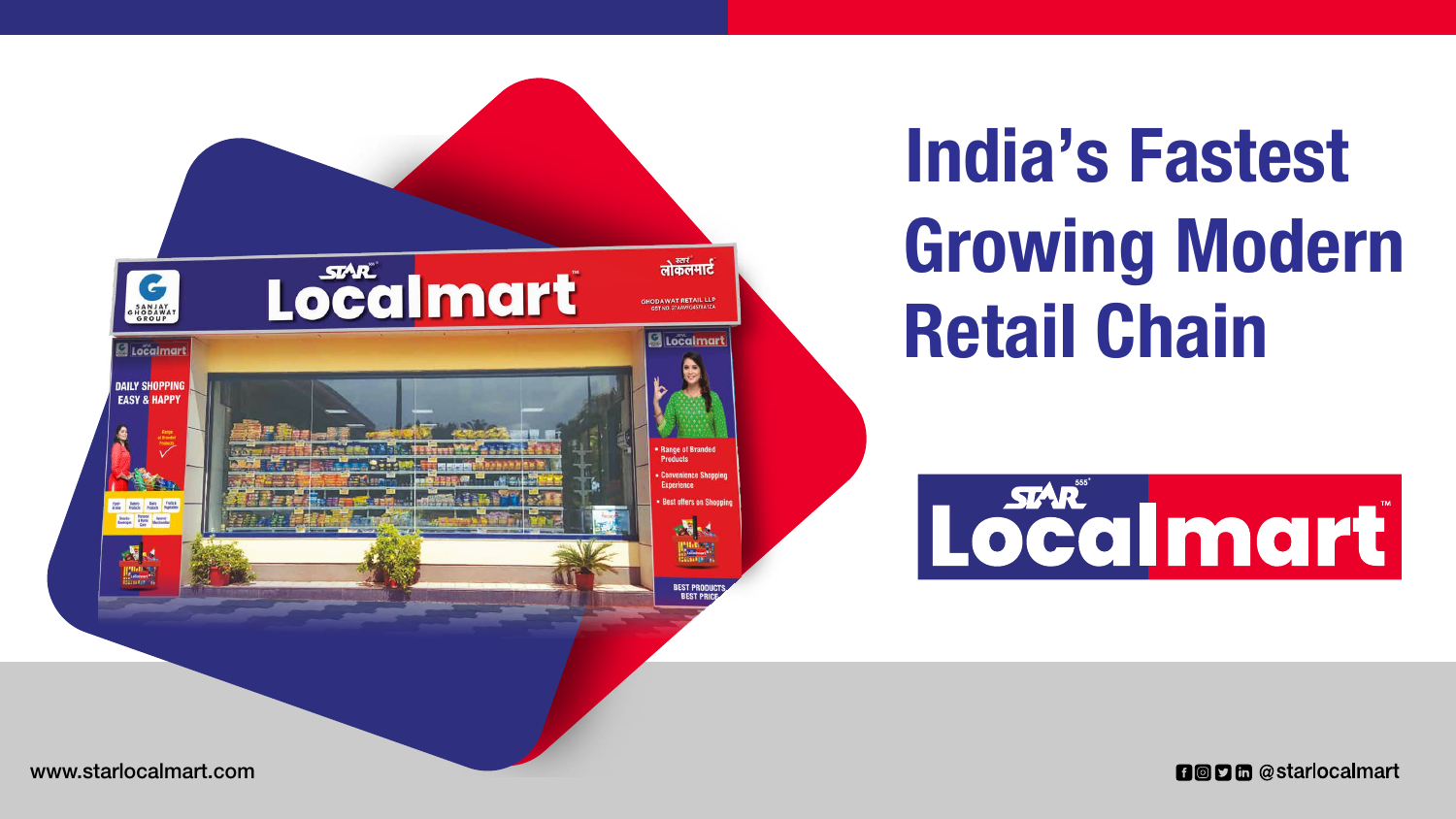

## SANJAY Chairman Message

 SGG has always focused on development of Real India and is now introducing consumer-oriented services to ensure all round community growth. Star Localmart is our retail franchisee model launched to assist anyone and everyone aspiring to enter the Essentials Retail industry.

 We have opened 50 stores and goal of opening 3000 stores over the course of the next three years, Star Localmart aims to generate 25000 local employment opportunities that would aid the expansion of the retail stores into new markets. As an exceptionally proficient one-stop shopping destination, Star Localmart is perfect for consumers looking for high-quality products with convenience at affordable prices.

 I firmly believe that Star Localmart will transform the dreams of local retailers, budding entrepreneurs, and investors into realities by providing them an avenue for greater growth and wealth creation. I urge you to consider this opportunity and get associated with Sanjay Ghodawat Group, by becoming a franchise owner of Star Localmart and be a front runner for an exciting and prosperous future.

> **Mr. Sanjay Ghodawat** Founder & Chairman Sanjay Ghodawat Group



www.starlocalmart.com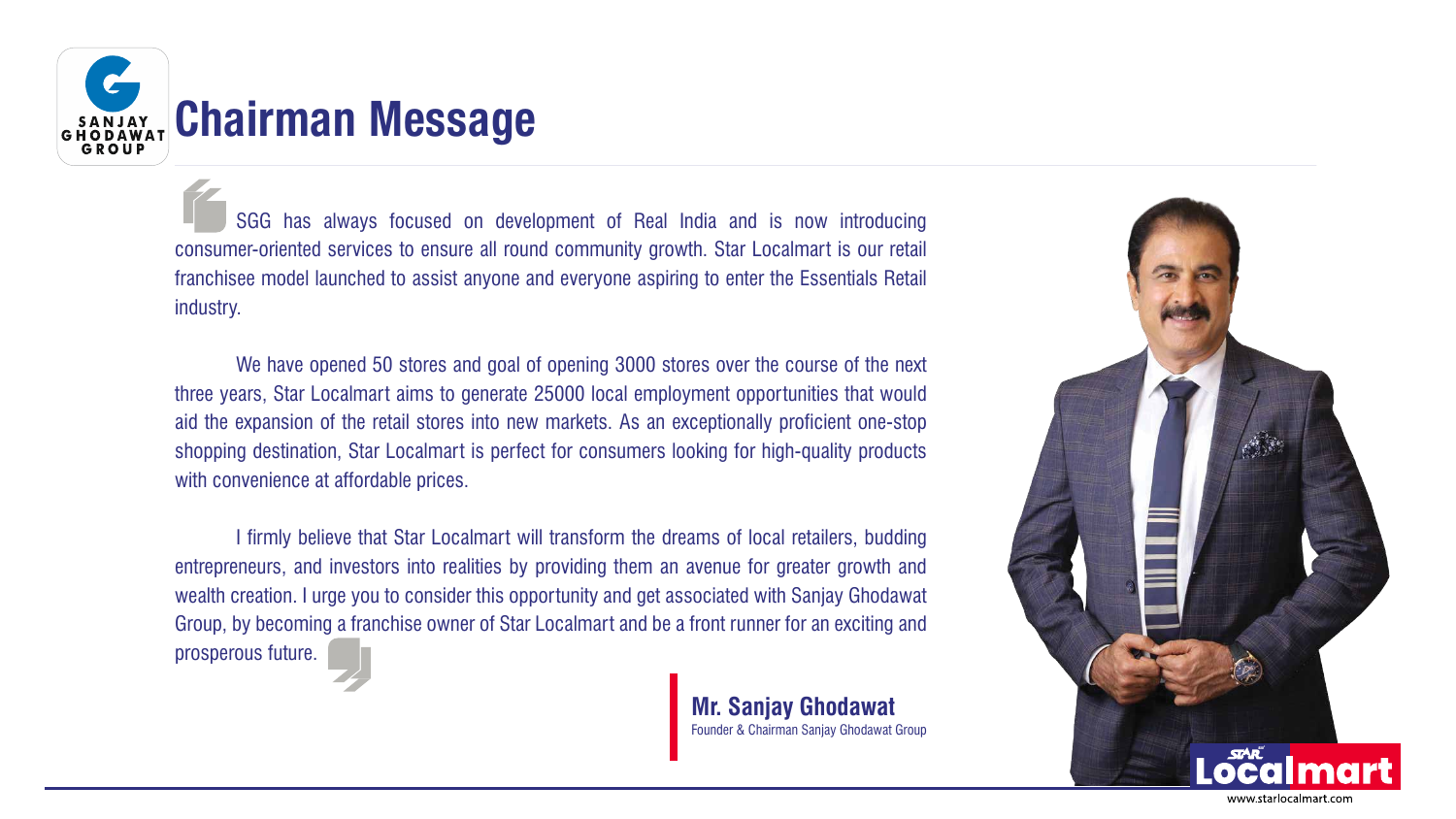- ▶ Sanjay Ghodawat Group is fuelled by its mission to be, 'The Biggest, The Best and The Most Valuable'.
- ▶ SGG has its presence in various high-value sectors like Aviation, Consumer Products, Education, Energy, Mining, Realty, Retail, Software and Textiles.
- ▶ SGG is amongst the most promising and fastest-growing conglomerates in India, having an employee base of 10,000 and a customer base of millions Globally.

**HERE** 

**For over twenty-eight years SGG is serving the citizens of the country with** remarkable products and has become a household name.

**TALK MR. SHRENIK GHODAWAT**(Managing Director -Star Localmart) **CLICK**<br>
TALK CLICK CLICK CLICK READEDS 2021 (DIGH IVE) - GLOBAL BRANDS & LEADERS 2021 (DIGILIVE)







### ENHANCING ASPIRATIONS PROVIDING INSPIRATION



# Group Overview

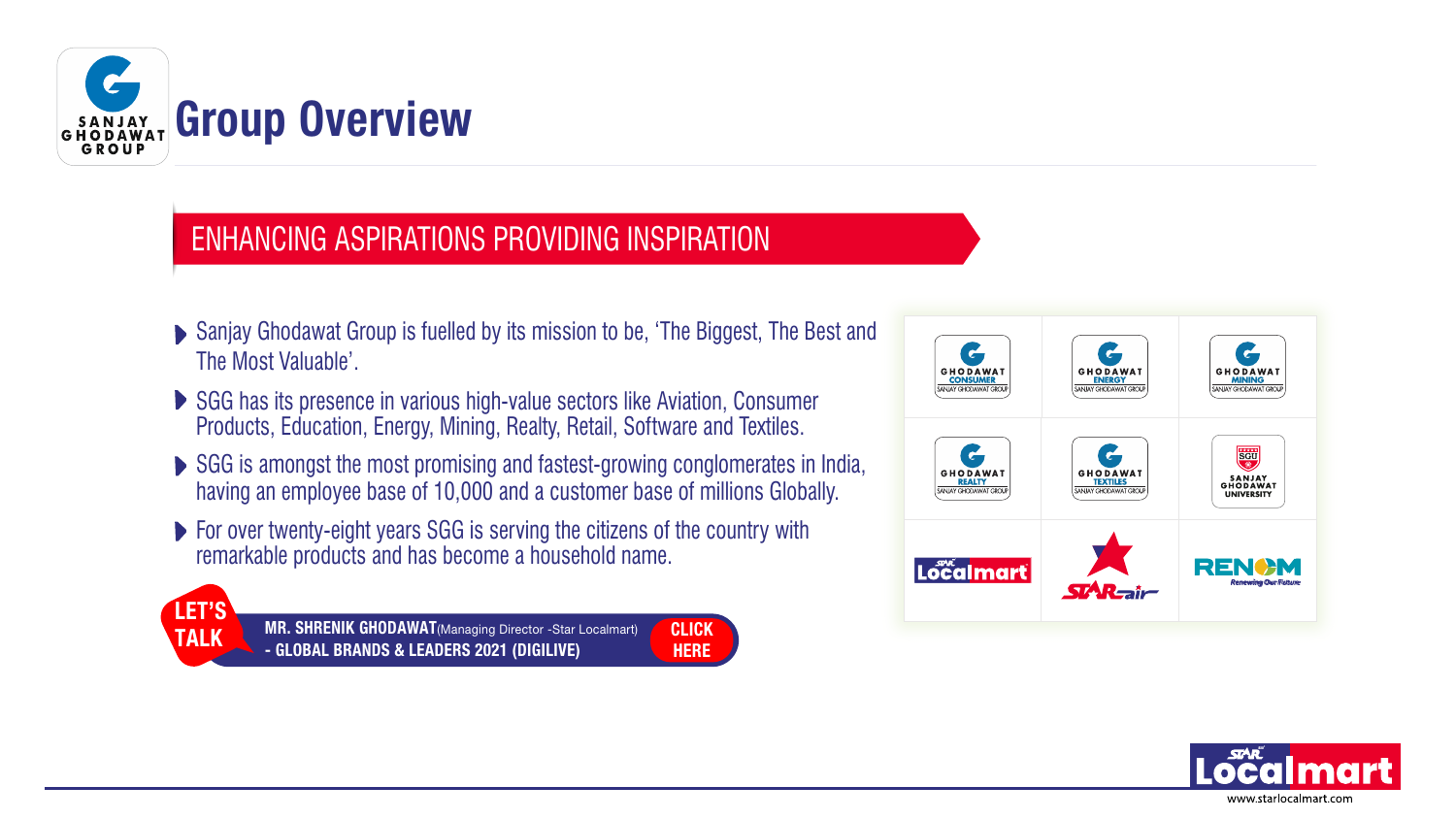

**Robust demand :** Due to COVID -19 **Innovation in Financing :** Collective effort of financial houses and banks with retailers **Policy support :** between industries and government.

- 
- 
- **Increasing Investments :** Cumulative FDI inflows from private equity and venture capital funds in 2020.







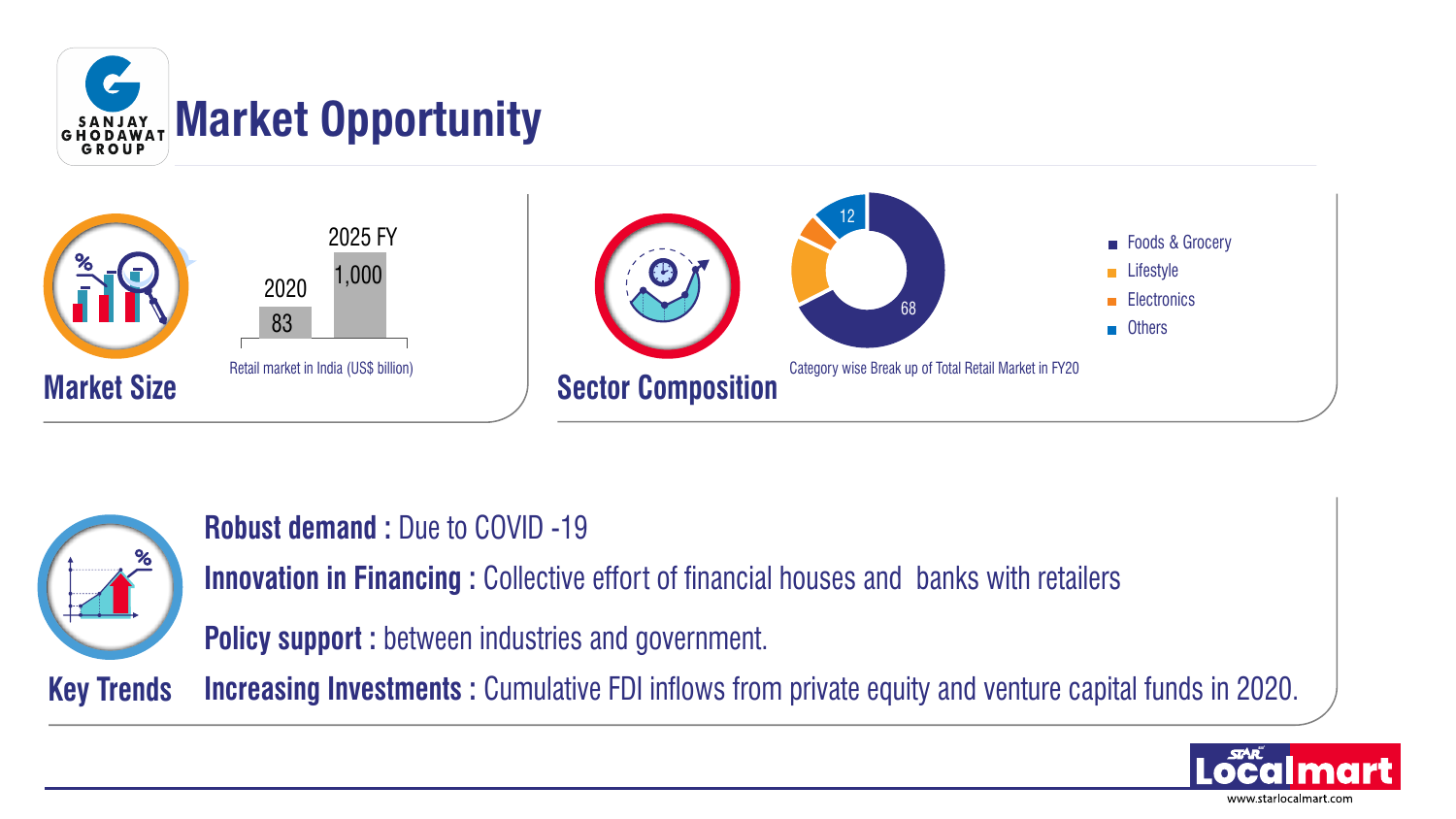

## GRODAWAT Product Mix





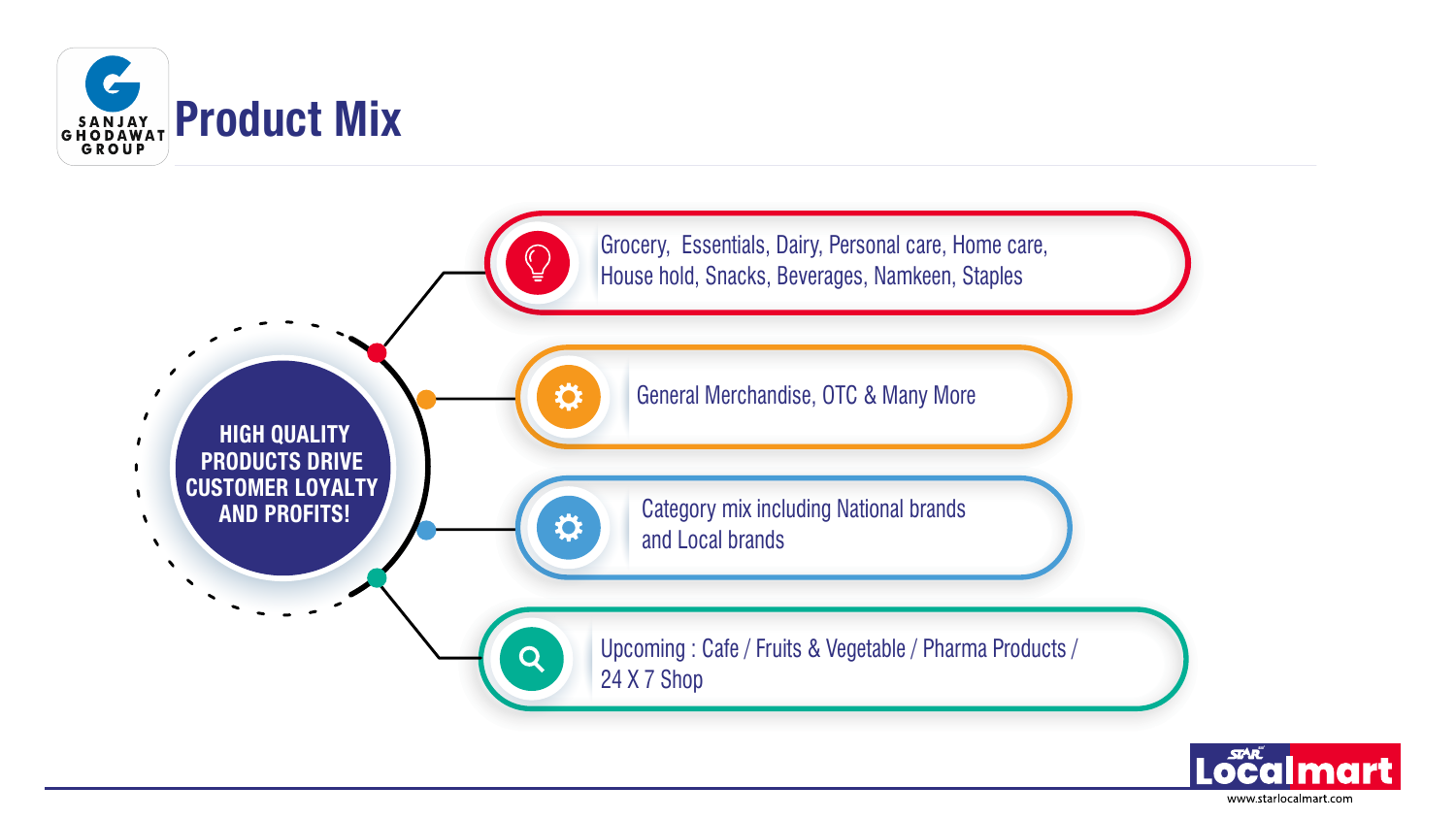



## Franchise Owned Company Operated (FOCO)



### Return for Month

You own, we operate -The inventory cost, maintenance, electricity, salary, marketing is all on us !

Either of A or B whichever higher per month.